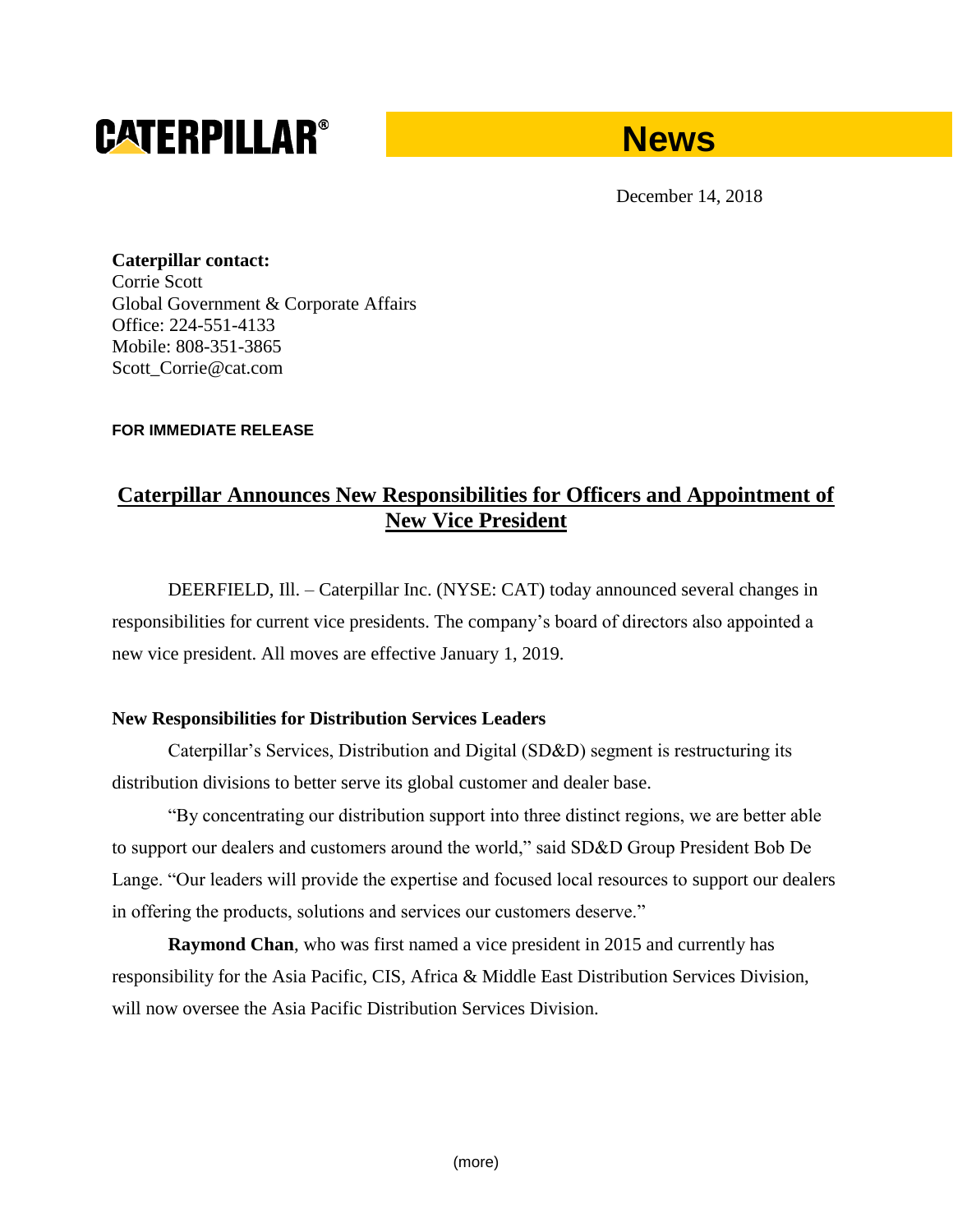**Phil Kelliher** will transition from the vice president of the Americas and Europe Distribution Services Division to the vice president of the Americas Distribution Services Division. Kelliher has been a Caterpillar vice president since 2015.

**Nigel Lewis**, currently vice president of Global Aftermarket Solutions Division, will now have responsibility for the Europe, Africa and Middle East Distribution Services Division. Lewis became a Caterpillar vice president in 2012.

#### **New Leadership for Global Aftermarket Solutions Division**

Current Global Construction & Infrastructure (GCI) Division Vice President **Damien Giraud,** who was named a vice president in 2017, will now lead the Global Aftermarket Solutions Division within SD&D.

"Damien's deep product and marketing background will serve him well in his new role overseeing our aftermarket division, which is key to growing our services offerings," said De Lange.

#### **New Vice President Appointed for Global Construction & Infrastructure Division**

Caterpillar's board of directors has appointed **Jason Conklin**, currently industry region manager within GCI, to the position of vice president of GCI.

"Jason brings nearly 20 years of progressive sales and product experience to this role and a strong background in building relationships with dealers and customers during assignments around the world. Combined with his ability to execute on strategic priorities, he is an excellent fit to lead GCI," said Construction Industries Group President Tom Pellette.

Conklin joined Caterpillar as an intern in 1998 before moving into marketing and sales roles around the United States in various construction divisions. In 2012, he became the industry sales manager for the Building Construction Products Division. He moved to Switzerland in 2015 to become a product manager within Caterpillar's Earthmoving Division before taking on his current role as industry region manager within GCI. Conklin holds a bachelor's degree in Business Administration from the University of Illinois.